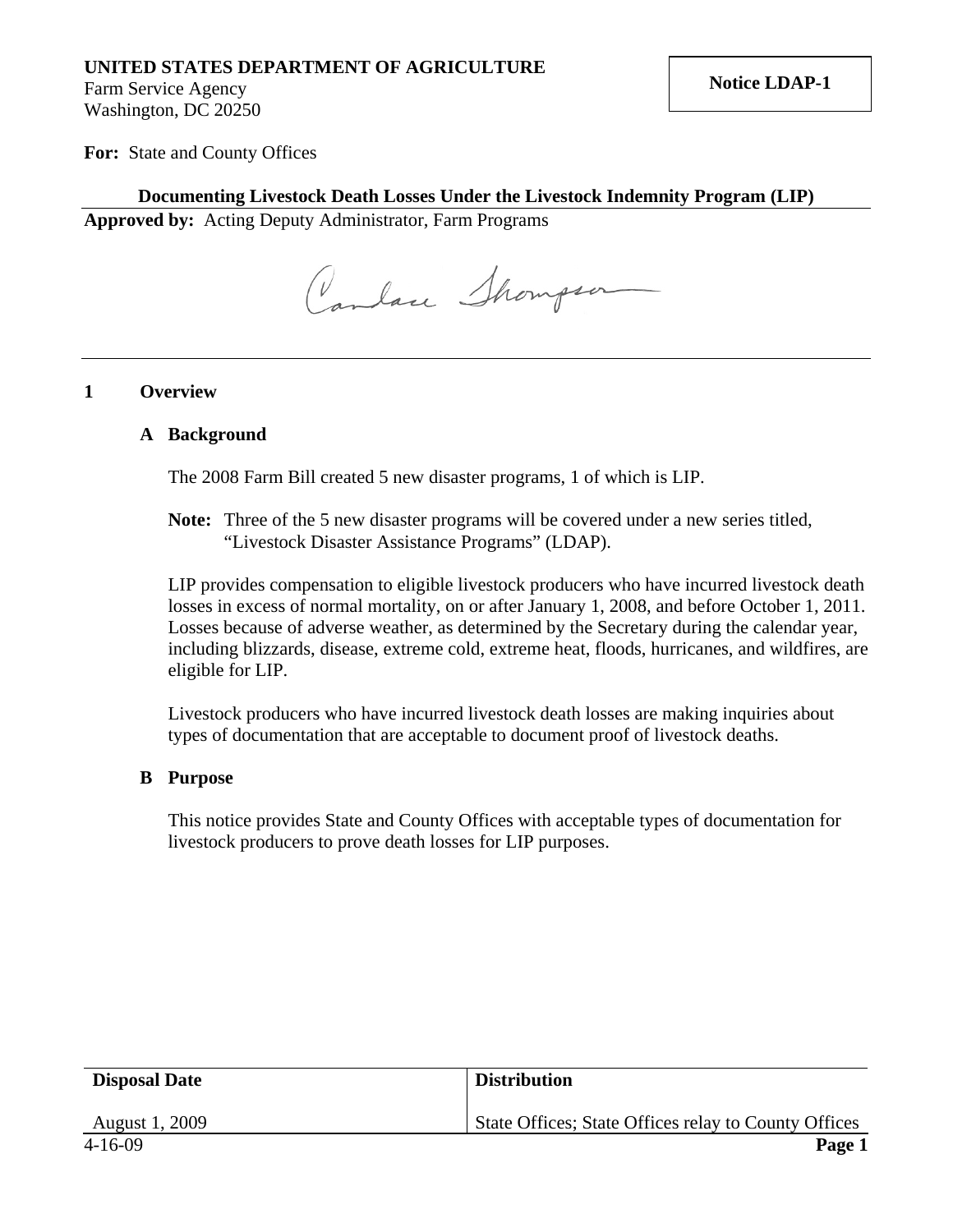# **2 Documenting Death Losses**

### **A Compiling Death Loss Documentation**

Livestock producers who have incurred eligible 2008 and/or 2009 eligible livestock death losses because of eligible adverse weather events shall be advised to begin compiling their livestock death loss documentation according to this notice.

**Note:** Producers shall be advised that death loss documentation will **not** be accepted by County Offices until their LIP applications are filed.

# **B Proof of Death**

To be eligible for assistance under LIP, each livestock producer **must** provide verifiable documentation of livestock deaths. Adequate documentation **must** be provided that proves the death of eligible livestock occurred as a direct result of an eligible adverse weather event in the calendar year for which benefits are being requested. The quantity and kind of livestock that died as a direct result of the eligible adverse weather event during the calendar year for which benefits are being requested may be documented by, but is **not** limited to:

- bank or other loan documents
- FEMA records
- records assembled for tax purposes
- National Guard records
- private insurance documents
- production records
- property tax records
- purchase records
- rendering truck receipts
- veterinarian records
- written contracts.

# **C Producer Records**

If adequate verifiable proof of death records documentation is **not** available, the livestock producer may provide reliable records, along with verifiable beginning and ending inventory, as proof of death.

See subparagraph E for verifiable documentation of inventory.

Reliable records may include, but are not limited to:

- brand inspection records
- contemporaneous producer records existing at the time of the event
- dairy herd improvement records
- pictures
- vaccination records.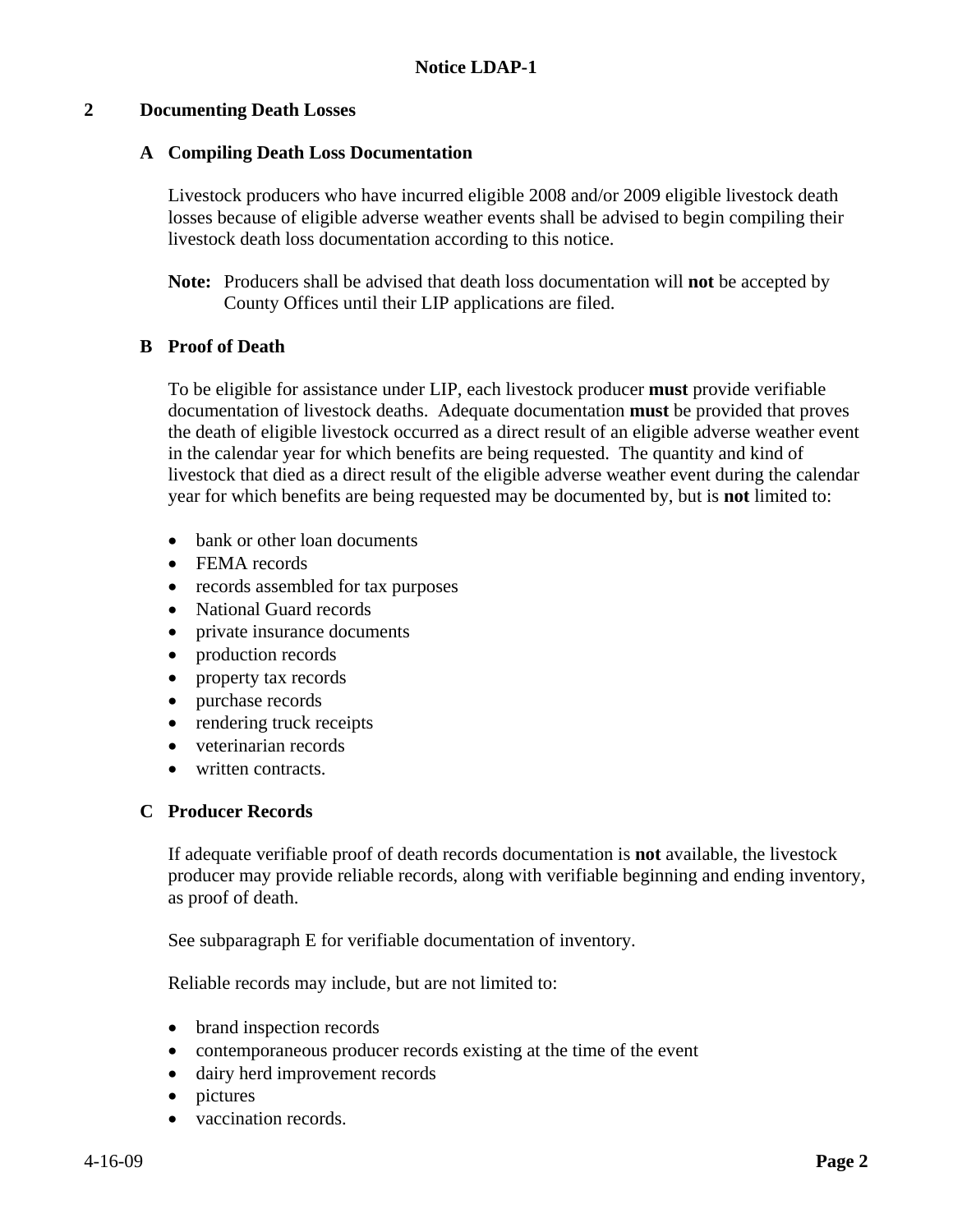# **2 Documenting Death Losses (Continued)**

# **D Certification of Livestock Deaths by Third Parties**

Certifications of livestock deaths by third parties may be accepted **only** if verifiable proof of death records or reliable proof of death records along with verifiable beginning and ending inventory records are **not** available and **all** of the following conditions are met:

- the livestock owner or livestock contract grower, as applicable, certifies in writing:
	- that there is **no** other verifiable or reliable documentation of death available
	- the number of livestock, by category determined by FSA, were in inventory at the time the applicable adverse weather event occurred
	- the physical location of livestock, by category, in inventory when the deaths occurred
	- other details required for FSA to determine the certification acceptable
- the third party is an independent source who is **not** affiliated with the farming operation, such as a hired hand, and is **not** a "family member"; that is defined as a person whom a member in the faming operation is related as lineal ancestor, lineal descendant, sibling, spouse, or otherwise by marriage, and provides a written certification that provides **all** of the following:
	- name, telephone number, and address
	- specific details about their knowledge of the livestock deaths
	- their affiliation with the livestock owner or contract grower
	- the accuracy of the deaths claimed by the livestock owner or contract grower, such as, but **not** limited to the number and kind/type of the participant's livestock that died because of the eligible adverse weather event
	- other details required by FSA to determine the certification acceptable.